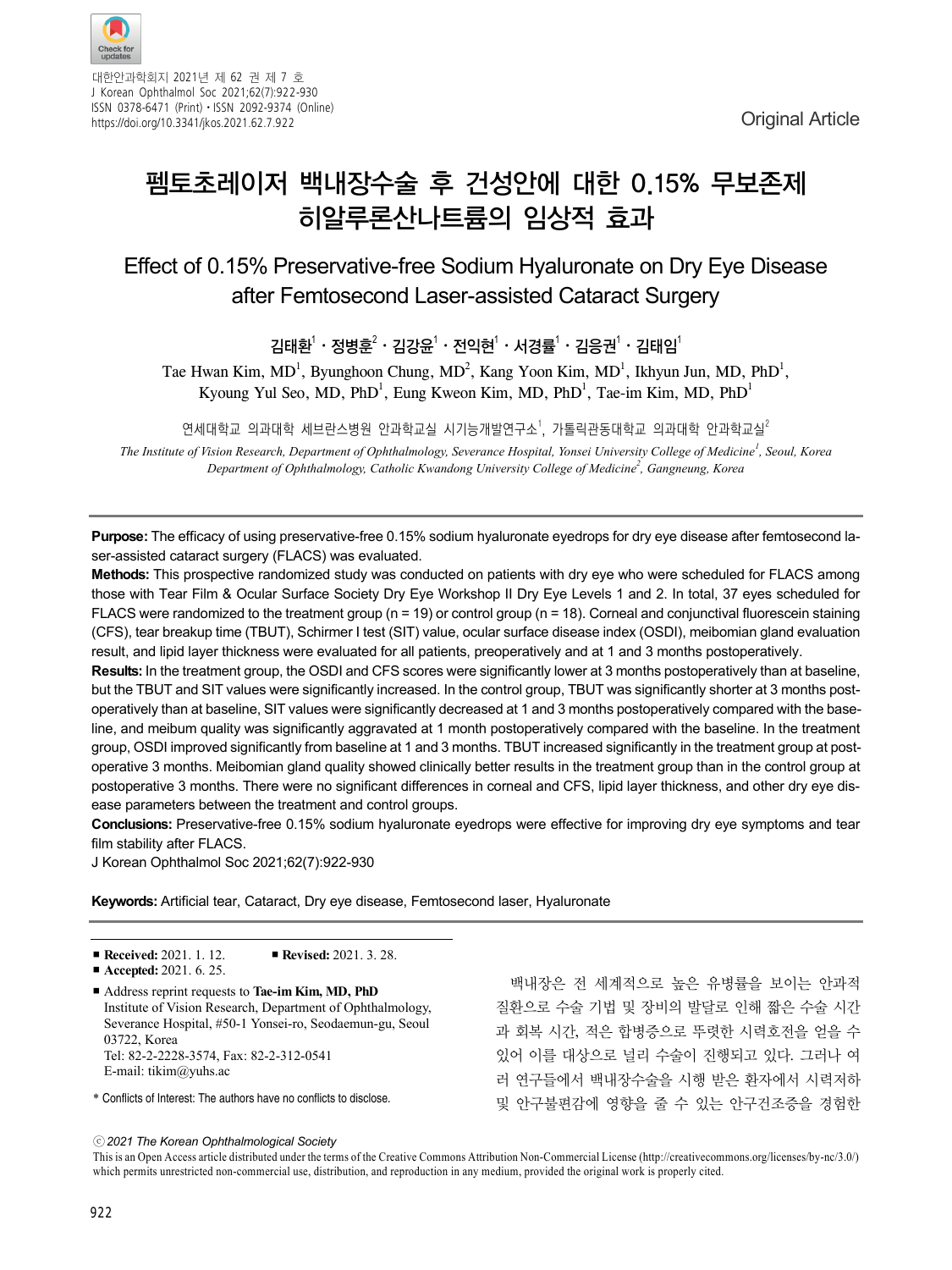다고 알려져 있다.<sup>1-4</sup>

백내장수술 후 발생하는 건성안의 원인으로는 수술 전 수술 부위 소독에 사용되는 소독액에 의한 각결막 부위의 화학적 손상, 수술현미경에서 장기간 조사되는 광원에 의 한 열성 손상, 개검기를 이용하여 눈꺼풀을 벌리는 과정에 서 발생하는 안검연의 물리적 손상, 각막절개 과정에서의 각막감각신경 손상, 수술 후 염증인자의 증가, 술잔세포의 소실, 마이봄샘기능부전, 수술 후 사용하는 안약에 포함된 염화벤잘코늄에 의한 각막상피독성 등이 보고된 바 있다. 5-8

백내장수술 후 나타나는 건성안은 안구내 이물감, 눈물 흘림, 안구통증 등의 증상을 유발하고, 눈물막의 두께 및 안정성에 따라서 안구 표면 광학수차 변화를 일으킬 수 있 다. <sup>9</sup> 이는 결과적으로 성공적인 백내장수술 후에도 시력의 질 저하가 나타나 수술 후 환자의 만족도 및 삶의 질에 중 요한 영향을 미칠 수 있다.<sup>9,10</sup> Li et al<sup>11</sup>은 건성안 증상이 백 내장수술 후 1주 시점부터 나타나기 시작하여 1개월 시점 에서 제일 심하게 나타나는 것을 확인하였으며, Xue et al<sup>12</sup> 은 수술 후 3개월 이상의 장기간 동안 건성안 증상이 지속 될 수 있다고 하였다. 따라서 수술 후 적절한 초기 시점에 건성안에 대한 치료를 시작하는 것이 수술 효과 및 수술 후 삶의 질을 결정하는 데 중요하다. 최근 들어 여러 연구들에 서 다양한 기전의 인공눈물 제제 사용이 수술 후 발생한 건 성안 치료에 효과를 나타내면서 백내장수술 후 사용하는 안약과 함께 인공눈물 사용이 권고되고 있다.<sup>13-18</sup>

2010년대에 들어서 도입된 펨토초레이저를 이용한 백내 장수술(femtosecond laser assisted cataract surgery)은 레이 저를 이용한 정확한 모양의 수정체전낭절개와 수정체 분할 을 통하여 과도한 초음파 에너지의 사용을 줄임으로서 백 내장수술의 정확성과 안정성을 향상시킬 수 있었고, 레이 저각막절개를 통한 의미 있는 각막난시의 해소로 수술의 질 향상을 도모할 수 있게 되었다. <sup>19</sup> 하지만 레이저 조사 과 정에서 발생하는 흡착 방식에 의한 기계와 안구 표면의 직 접적인 접촉으로 인하여 수술 후 각막윤부세포와 결막 술 잔세포의 손상과 결막하출혈, 각막주름 등 안구 표면의 구 조적, 기능적 변화를 유발할 수 있다고 알려져 있으며, 이 로 인하여 기존의 고식적인 수술과 비교하여 상대적으로 수술 후 건성안 증상이 높은 비율로 발생할 수 있다고 보고 되어 있다. 19-22

그러나 아직까지 펨토초레이저를 이용한 백내장수술 후 발생한 건성안에 대한 인공눈물의 임상적 효과에 대한 연 구는 국내에 보고된 바가 없었다. 이에 본 연구에서는 펨토 초레이저를 이용한 백내장수술 후 발생한 건성안에 대한 0.15% 무보존제 히알루론산나트륨 점안액의 치료 효과에 대해 알아보고자 하였다.

#### 대상과 방법

본 연구는 2019년 3월부터 2020년 3월까지 세브란스병 원 안과에서 펨토초레이저를 이용한 백내장수술을 시행 받 은 37안을 대상으로 한 전향적 연구로 진행되었다. 이는 세 브란스병원 임상시험윤리위원회의 승인을 받았으며(IRB 승인 번호: 4-2019-0089) 헬싱키선언을 준수하였다. 연구에 참여한 모든 환자는 자발적 참여 의사에 따라 대상자로 선 정되었다.

본 연구에서는 수술 전 검사상 Tear Film & Ocular Surface Society International Dry Eye Workshop II 건성안 진단 기 준 level 1, 2에 해당하는 환자들을 연구에 포함시켰으며, 각막신경에 영향을 줄 수 있는 것으로 알려진 각막질환이 나 당뇨병 등의 전신질환이 있는 경우와 세극등검사상 안 과적 병변이 관찰되었거나, 안과적 질환 및 외상력, 이전에 각막이식술, 유리체절제술 등을 포함한 안과적 수술력이 있는 환자들은 제외하였다.

본 연구에 참여한 37안을 대상으로 사전에 제작된 난수 표를 이용하여 수술안에 무보존제 히알루론산나트륨 0.15% 점안액을 사용한 치료군, 점안하지 않은 대조군으로 무작 위 배정하였다. 연구에 참여한 모든 환자는 수술 후 levofloxacin 0.5% 점안액(Cravit® 0.5%, Santen Pharmaceutical Co., Ltd., Osaka, Japan)과 prednisolone acetate 1% 점안액 (Pred Forte® , Allergan, Inc., Irvine, CA, USA)을 각각 하루 네 번씩 1개월간 사용하였으며, 치료군은 추가적으로 0.15% sodium hyaluronate 점안액(New hyaluni® ophthalmic solution 0.15%, Taejoon Pharm., Seoul, Korea)을 하루 네 번 씩 3개월간 사용하였다.

치료군과 대조군 모두에서 수술 전, 수술 후 1개월, 3개월 시점에서 최대교정시력(logarithm of the minimum angle of resolution, LogMAR), 각결막형광염색점수, 눈물막파괴시 간(tear break-up time, TBUT), 제1형 쉬르머검사(Schirmer test, type 1), 설문지를 통한 안구표면질환지수(ocular surface disease index, OSDI), 눈꺼풀 마이봄샘 평가, 적외선 간섭계를 이용한 눈물지질층 두께를 측정하였다.

각결막형광염색점수(corneal and conjunctival fluorescein staining)는 National Eye Institute fluorescein staining scale 을 사용하여 각막을 5개의 구역, 결막을 6개의 구역으로 나 누어 염색 정도에 따라 grade 0부터 grade 3까지 점수를 부 여한 후 합산하여 총 0점에서 33점까지로 객관화하였다. 23

TBUT은 하안검결막낭에 Fluorescein® (Haag-Streit, Köniz, Switzerland) strip을 접촉한 후 세극등현미경의 코발트 블 루 광원을 조사한 상태에서 염색된 눈물막 층에서 형광 색 소 염색의 첫 결손이 관찰되기까지의 시간을 측정하였다.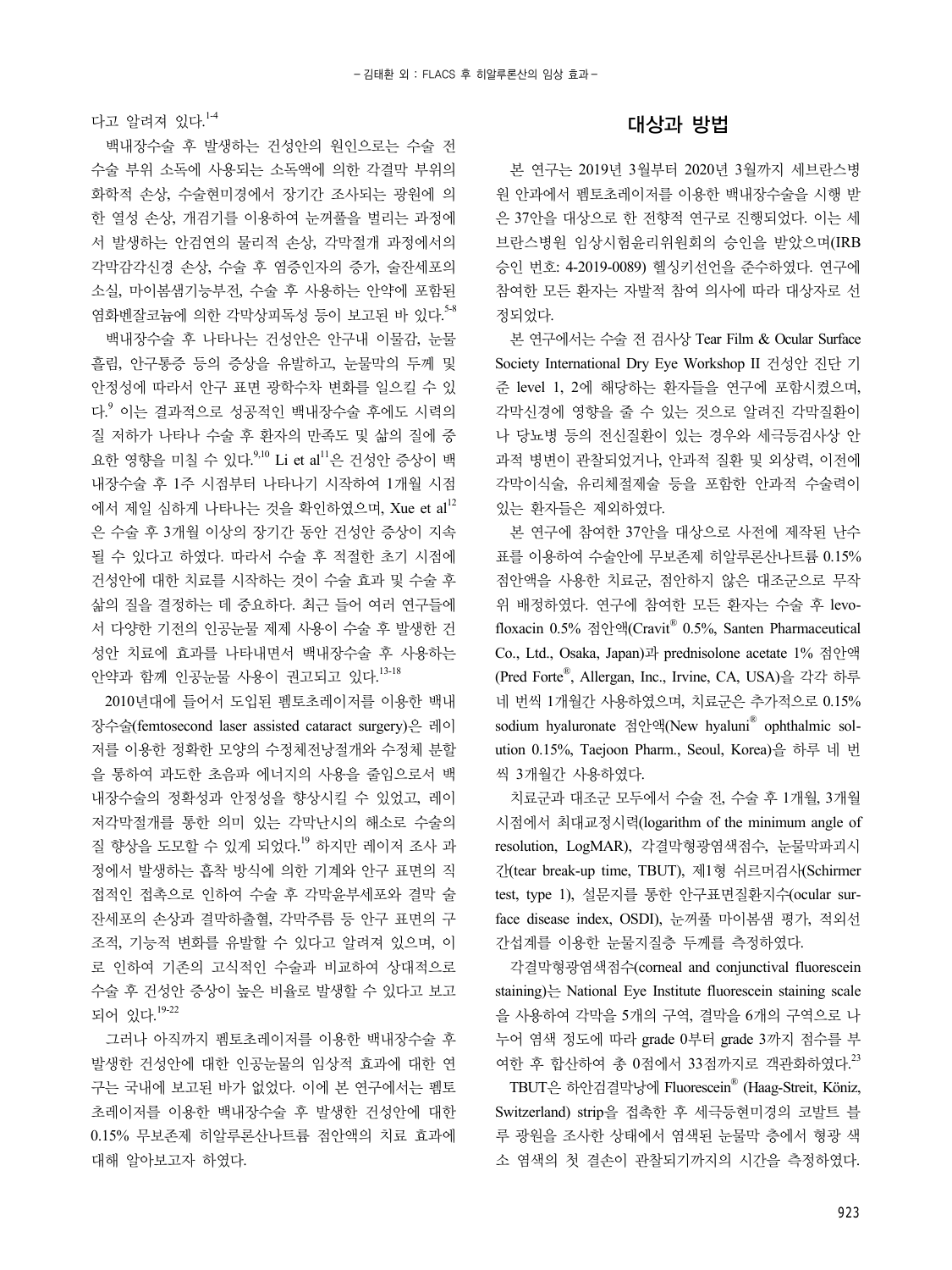제1형 쉬르머검사는 점안마취 없이 Schirmer tear® (Eagle Vision, Memphis, TN, USA) 검사지를 아래눈꺼풀 바깥 1/3 지점에서 결막낭 내로 들어가도록 위치시키고 5분 후 눈물에 의해 젖은 검사지의 길이(mm)를 측정하였으며, 검 사하는 동안 환자는 눈을 감고 있도록 하였다.

OSDI 설문지는 안구건조증 증상 관련 3문항, 시야 기능 관련 6문항, 환경 요인 관련 3문항의 총 12문항으로 구성된 설문지에 각 문항마다 0점에서 4점으로 응답하도록 한 후, 각 점수의 총합을 응답한 질문 수로 나누어 전체 점수를 측 정하였다. 이 수치는 0점에서 100점으로 평가하며 점수가 클수록 건성안 증상이 심함을 나타낸다. 24

Lipiview II (TearScience Inc., Morrisville, NC, USA) 간 섭계를 이용하여 눈물지질층 두께를 측정하였으며, Lipiview II에서 얻은 마이봄샘 촬영(meibography)을 분석하여 마이 봄샘의 부분적 혹은 전체적인 탈락을 점수화하여 마이봄점 수(meiboscore)로 표시하여, 마이봄샘의 소실이 없는 경우 를 grade 0, 소실된 마이봄샘의 영역이 전체 마이봄샘의 1/3 이하인 경우 grade 1, 소실된 영역이 1/3에서 2/3 사이인 경 우 grade 2, 2/3 이상 소실된 경우 grade 3으로 정의하였 다. 25

또한 세극등현미경을 이용하여 안검연의 상태에 대해 눈 꺼풀경계의 불규칙성 여부, 안검연 혈관 확장 여부, 마이봄 샘 입구의 막힘, 점막과 피부 경계의 이동 여부를 관찰하여 각각에 대해 존재하는 경우를 1, 존재하지 않는 경우를 0으 로 기록하였으며, 이는 대상안의 아래눈꺼풀을 대상으로 시행하였다. 마이봄샘의 배출 양상은 안검판을 손가락으로 압박하여 5개의 마이봄샘 배출구 전체에서 배출되면 grade 0, 3-4개에서 배출되면 grade 1, 1-2개에서 배출되면 grade 2, 아예 배출되지 않으면 grade 3으로 기록하였다. 또한 마 이봄샘의 성상은 투명한 경우 grade 0, 흐린(cloudy) 경우를 grade 1, 흐리며 입자화(cloudy with granular debris)되어 있 는 경우를 grade 2, 치약 같은(toothpaste-like) 모양으로 배 출되는 경우 grade 3으로 기록하였으며, 8개의 마이봄샘에 대해 진행하였다. 26

수술 방법은 다음과 같다. 펨토초레이저는 LenSX® (Alcon, Fort Worth, TX, USA)를 이용하여 진행되었으며, 각막절개 창 형성, 보조 절개창 형성, 수정체낭 원형절개 및 수정체 사분할의 단계에서 사용되었다. 모든 백내장수술은 숙련된 단일 수술자에 의해 국소 점안마취(0.5% proparacaine hydrochloride; Alcaine® , Alcon, Fort Worth, TX, USA) 후 시 행하였다. 펨토초레이저에 의해 미리 형성된 투명각막절개 창 및 보조 절개창을 확인한 후 점탄물질을 전방 내에 채워 넣고, 낭집게를 이용하여 수정체전낭의 절개된 부분을 제 거하였다. 염류완충액(balanced salt solution)을 이용하여

수력분층술 및 수력분리술을 시행한 후 펨토초레이저에 의 해 분할된 수정체핵을 초음파유화기(Centurion® , Alcon, Fort Worth, TX, USA)를 사용하여 수정체유화술 및 피질 흡인을 시행하였으며, 이후 점탄물질로 전방을 채우고 인 공수정체를 삽입하였다. 전방 내 점탄물질을 제거하고 적 절한 안압을 확인한 후 각막기질수화 과정을 통해 각막절 개 부위를 폐쇄하고 수술을 마무리하였다.

자료에 대한 통계적 분석은 SPSS v. 23.0 (IBM Corp., Armonk, NY, USA)을 이용하여 시행하였다. 자료 분포의 정규성은 Shapiro-Wilk test를 이용하여 확인하였다. 동일 집단 내에서 시간 간격으로 두고 반복 측정된 측정치에 대 한 비교는 repeated measure analysis of variance를 이용하 였으며 사후분석은 Bonferroni method를 이용하였고, 서로 독립된 두 집단 간의 측정치의 비교는 Mann-Whitney *U* test를 이용하였다. 모든 수치는 평균값 ± 표준편차의 형식 으로 나타내었고 모든 통계 분석에서 *p*-value는 0.05 미만 인 경우, 통계적으로 유의성이 있다고 분석하였다.

#### 결 과

본 연구의 대상안은 37안으로 수술 후 0.15% 무보존제 히알루론산나트륨 점안액을 사용한 치료군 19안, 사용하지 않은 대조군 18안이었다. 대상자의 평균 연령은 각각 68.58 ± 8.00세와 64.11 ± 14.19세였고, 성비는 각각 8:11명, 9:9명, 우안/좌안 비율은 각각 14:5명, 11:7명이었으며, 수술 전 최 대교정시력은 각각 0.30 ± 0.30, 0.41 ± 0.70으로 모두 두

**Table 1.** Patients characteristics and visual outcomes

|                   | Treatment<br>group | Control group        | <i>p</i> -value    |
|-------------------|--------------------|----------------------|--------------------|
|                   | $(n = 19)^{*}$     | $(n = 18)^{\dagger}$ |                    |
| Preoperative data |                    |                      |                    |
| Age (years)       | $68.58 + 8.00$     | $64.11 \pm 14.19$    | $0.252^{\ddagger}$ |
| Sex (male/female) | 8/11               | 9/9                  | $0.879^{8}$        |
| Laterality        | 14/5               | 11/7                 | $0.216^8$          |
| (right/left)      |                    |                      |                    |
| CDVA (logMAR)     | $0.30 + 0.30$      | $0.41 + 0.70$        | $0.327^{\ddagger}$ |
| Postoperative     |                    |                      |                    |
| 3 months data     |                    |                      |                    |
| CDVA (logMAR)     | $0.00 + 0.00$      | $0.00 + 0.01$        | $0.964^3$          |

Values are presented as mean  $\pm$  standard deviation unless otherwise indicated.

 $CDVA =$  corrected distance visual acuity;  $LogMAR = logarithm$ of the minimum angle of resolution.

\* Conventional post-operative regimen + sodium hyaluronate 0.15%; † conventional post-operative regimen (levofloxacin 0.5% + prednisolone acetate 1%); ‡ student *t*-test; § chi-square test. *p*-values less than 0.05 were considered statistically significant.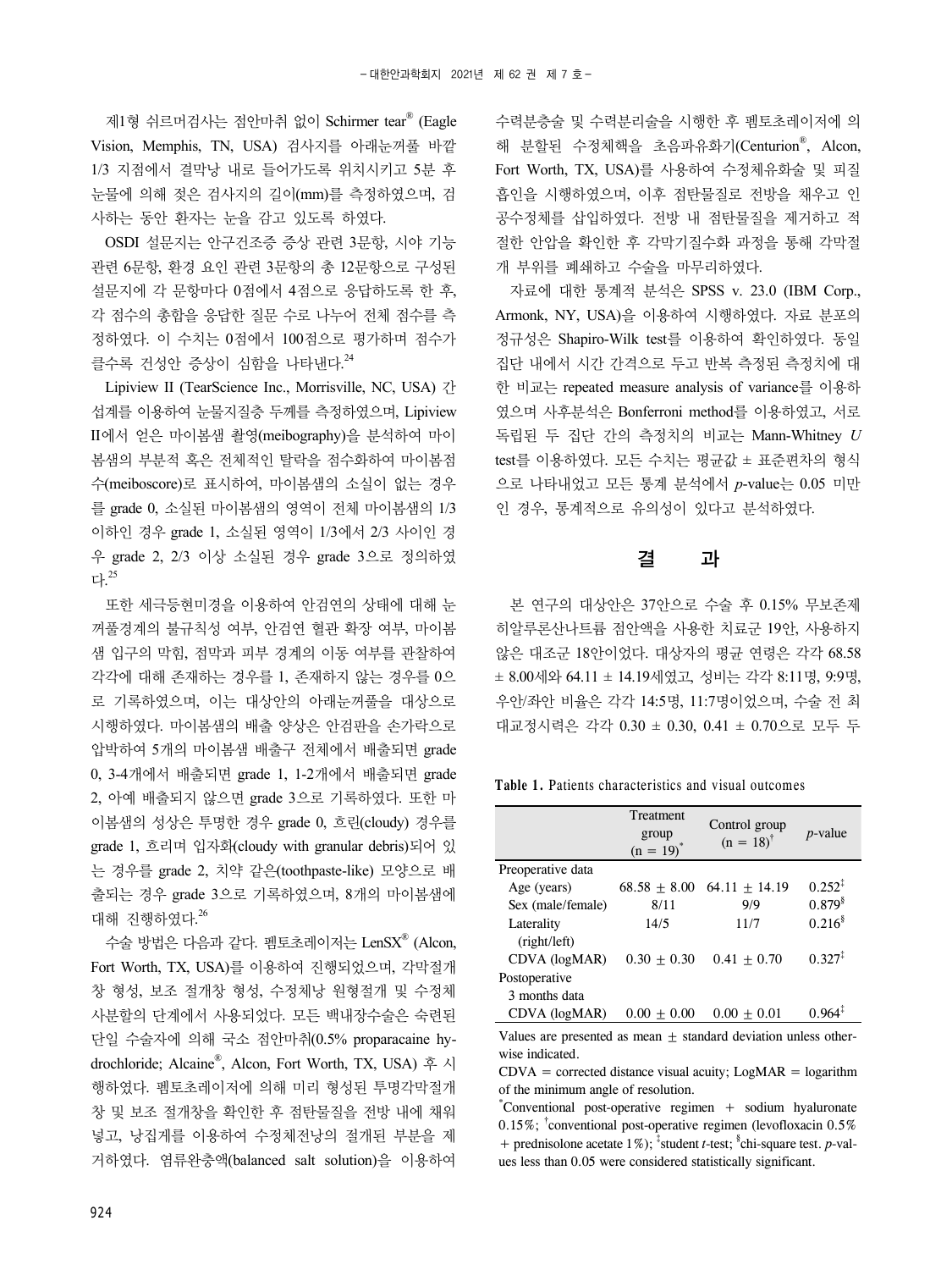|                                           | Treatment group    |           |         |                                                                                                | Control group'            |                             |             |              |                                                                                                  |                      |
|-------------------------------------------|--------------------|-----------|---------|------------------------------------------------------------------------------------------------|---------------------------|-----------------------------|-------------|--------------|--------------------------------------------------------------------------------------------------|----------------------|
|                                           | Pre-op             | 1 month   |         | $p$ -value <sup><math>\bar{i}</math></sup> 3 months $p$ -value <sup><math>\bar{i}</math></sup> |                           | Pre-op                      | 1 month     |              | $p$ -value <sup><math>\ddagger</math></sup> 3 months $p$ -value <sup><math>\ddagger</math></sup> |                      |
| Ocular surface parameter                  |                    |           |         |                                                                                                |                           |                             |             |              |                                                                                                  |                      |
| <b>OSDI</b> (0-100)                       | $11 \pm 11$        | $9 \pm 4$ | > 0.999 | $8 + 5$                                                                                        | $< 0.001$ <sup>§</sup>    | $10 + 16$                   | $20 \pm 22$ | 0.155        | $15 + 17$                                                                                        | 0.256                |
| TBUT (seconds)                            | $4 \pm 2$          | $5 \pm 2$ | 0.314   | $8 + 2$                                                                                        | $\leq 0.001$ <sup>§</sup> | $5 + 5$                     | $5 + 5$     | 0.287        | $4.5 \pm 2$                                                                                      | $0.014$ <sup>§</sup> |
| $CFS$ $(0-33)$ , NEI scale                | $1 \pm 1$          | $1 \pm 2$ | > 0.999 | $0 + 0$                                                                                        | $\leq 0.001$ <sup>§</sup> | $0 + 2$                     | $0 + 2$     | 0.892        | $0 \pm 1$                                                                                        | 0.380                |
| Schirmer I test                           | $7 + 7$            | $8 + 3$   | > 0.999 | $11 + 3$                                                                                       | 0.006 <sup>8</sup>        | $16 + 10$                   | $16 + 10$   | $0.018^{8}$  | $10 \pm 8$                                                                                       | $0.018^{8}$          |
| $\text{(mm/5 minutes)}$                   |                    |           |         |                                                                                                |                           |                             |             |              |                                                                                                  |                      |
| Meibomian gland<br>parameters             |                    |           |         |                                                                                                |                           |                             |             |              |                                                                                                  |                      |
| Lid margin abnormality<br>$(0-4)$         | $1 \pm 2$          | $1 \pm 1$ | 0.160   | $2 \pm 1$                                                                                      | 0.057                     | $0 + 1$                     | $0 \pm 1$   | 0.317        | $0.5 \pm 2$                                                                                      | 0.109                |
| Meibomian gland<br>expressibility $(0-3)$ | $1 \pm 1$          | $1 + 1$   | > 0.999 | $1 \pm 1$                                                                                      | 0.314                     | $1 + 1$                     | $1 + 1$     | 0.357        | $1 \pm 0$                                                                                        | 0.101                |
| Meibum quality $(0-24)$                   | $8 + 2$            | $8 + 2$   | 0.746   | $8 + 1$                                                                                        | 0.194                     | $8 + 5$                     | $8 + 8$     | $0.005^{*8}$ | $9 + 5$                                                                                          | 0.059                |
| Lipid interferometer<br>assessment        |                    |           |         |                                                                                                |                           |                             |             |              |                                                                                                  |                      |
| Lipid layer thickness (nm)                | $100 + 27$ 88 + 38 |           | 0.146   | $92 \pm 36$                                                                                    | 0.170                     | $98.5 \pm 41$ $93.5 \pm 41$ |             | 0.432        | $100 \pm 38$                                                                                     | 0.635                |
| Meiboscore $(0-3)$                        | $0 \pm 1$          | $0 \pm 1$ | 0.317   | $0 \pm 1$                                                                                      | 0.317                     | $0 \pm 1$                   | $0 \pm 1$   | 0.317        | $0 \pm 1$                                                                                        | 0.317                |

|  |  | Table 2. Comparison of changes of clinical parameters of dry eye disease within groups over time after surger |  |  |
|--|--|---------------------------------------------------------------------------------------------------------------|--|--|
|  |  |                                                                                                               |  |  |

Values are presented as mean  $+$  standard deviation.

 $OSDI = \text{ocular surface disease index: TBUT} = \text{tear film break up time: CFS} = \text{corneal and coniunctival fluorescence staining: NEI} = \text{National$ Eye Institute.

\* Conventional post-operative regimen + sodium hyaluronate 0.15%; † control group: conventional post-operative regimen (levofloxacin 0.5% + prednisolone acetate 1%); <sup>\*</sup>*p*-values were calculated by repeated measure analysis of variance; <sup>\*</sup>*p*-values less than 0.05 were considered statistically significant comparison with pre-op. data.

|                                            | Pre-op        |                     |                                             |               | 1 month             |                                             |               | 3 months            |                                             |  |
|--------------------------------------------|---------------|---------------------|---------------------------------------------|---------------|---------------------|---------------------------------------------|---------------|---------------------|---------------------------------------------|--|
|                                            | Treatment     | $Control^{\dagger}$ | $p$ -value <sup><math>\ddagger</math></sup> | Treatment     | $Control^{\dagger}$ | $p$ -value <sup><math>\ddagger</math></sup> | Treatment     | $Control^{\dagger}$ | $p$ -value <sup><math>\ddagger</math></sup> |  |
| Ocular surface                             |               |                     |                                             |               |                     |                                             |               |                     |                                             |  |
| parameter                                  |               |                     |                                             |               |                     |                                             |               |                     |                                             |  |
| <b>OSDI</b> (0-100)                        | $11 \pm 11$   | $10 \pm 16$         | 0.245                                       | $9 \pm 4$     | $20 \pm 22$         | $0.026^{\$}$                                | $8 \pm 5$     | $15 \pm 17$         | $\leq 0.001^8$                              |  |
| TBUT (seconds)                             | $4.0 \pm 2.0$ | $5.0 \pm 5.0$       | 0.017 <sup>8</sup>                          | $5.0 \pm 2.0$ | $5.0 \pm 5.0$       | 0.822                                       | $8.0 \pm 2.0$ | $4.5 \pm 2.0$       | $< 0.001$ <sup>§</sup>                      |  |
| CFS (0-33), NEI<br>scale                   | $1 \pm 1$     | $0 \pm 2$           | 0.086                                       | $1 \pm 2$     | $0 \pm 2$           | 0.480                                       | $0 \pm 0$     | $0 \pm 1$           | 0.081                                       |  |
| Schirmer I test<br>$\text{(mm/5 minutes)}$ | $7 \pm 7$     | $16 \pm 10$         | $0.002$ <sup>§</sup>                        | $8 \pm 3$     | $10 \pm 10$         | 0.271                                       | $11 \pm 3$    | $10 \pm 8$          | 0.578                                       |  |
| Meibomian gland<br>parameters              |               |                     |                                             |               |                     |                                             |               |                     |                                             |  |
| Lid margin<br>abnormality $(0-4)$          | $1 \pm 2$     | $0 \pm 1$           | 0.092                                       | $1 \pm 1$     | $0 \pm 1$           | 0.008 <sup>§</sup>                          | $2 \pm 1$     | $0.5 \pm 2$         | 0.057                                       |  |
| Meibomian gland<br>expressibility $(0-3)$  | $1 \pm 1$     | $1 \pm 1$           | 0.408                                       | $1 \pm 1$     | $1 \pm 1$           | 0.753                                       | $1 \pm 1$     | $1 \pm 0$           | 0.189                                       |  |
| Meibum quality<br>$(0-24)$                 | $8 \pm 2$     | $8 \pm 5$           | 0.199                                       | $8 \pm 2$     | $8 \pm 8$           | 0.343                                       | $8 \pm 1$     | $9 \pm 5$           | 0.031 <sup>8</sup>                          |  |
| Lipid interferometer<br>assessment         |               |                     |                                             |               |                     |                                             |               |                     |                                             |  |
| Lipid layer thickness $100 \pm 27$<br>(nm) |               | $98.5 + 41$         | 0.558                                       | $88 + 38$     | $93.5 + 41$         | 0.775                                       | $92 \pm 36$   | $100 + 38$          | 0.753                                       |  |
| Meiboscore $(0-3)$                         | $0 \pm 1$     | $0 \pm 1$           | > 0.999                                     | $0 \pm 1$     | $0 \pm 1$           | 0.620                                       | $0 \pm 1$     | $0 \pm 1$           | 0.620                                       |  |

**Table 3.** Comparison of clinical parameters of dry eye disease between the groups over time after surgery

Values are presented as mean  $\pm$  standard deviation.

 $OSDI = \text{ocular surface disease index}; TBUT = \text{tear film break up time}; CFS = \text{corneal and conjunctival fluorescence staining}; NEI = \text{National work}$ Eye Institute.

\* Conventional post-operative regimen + sodium hyaluronate 0.15%; † conventional post-operative regimen (levofloxacin 0.5% + prednisolone acetate 1%; <sup>\*</sup>*p*-values were calculated by Mann-Whitney *U* test; <sup>\$</sup>*p*-values less than 0.05 were considered statistically significant.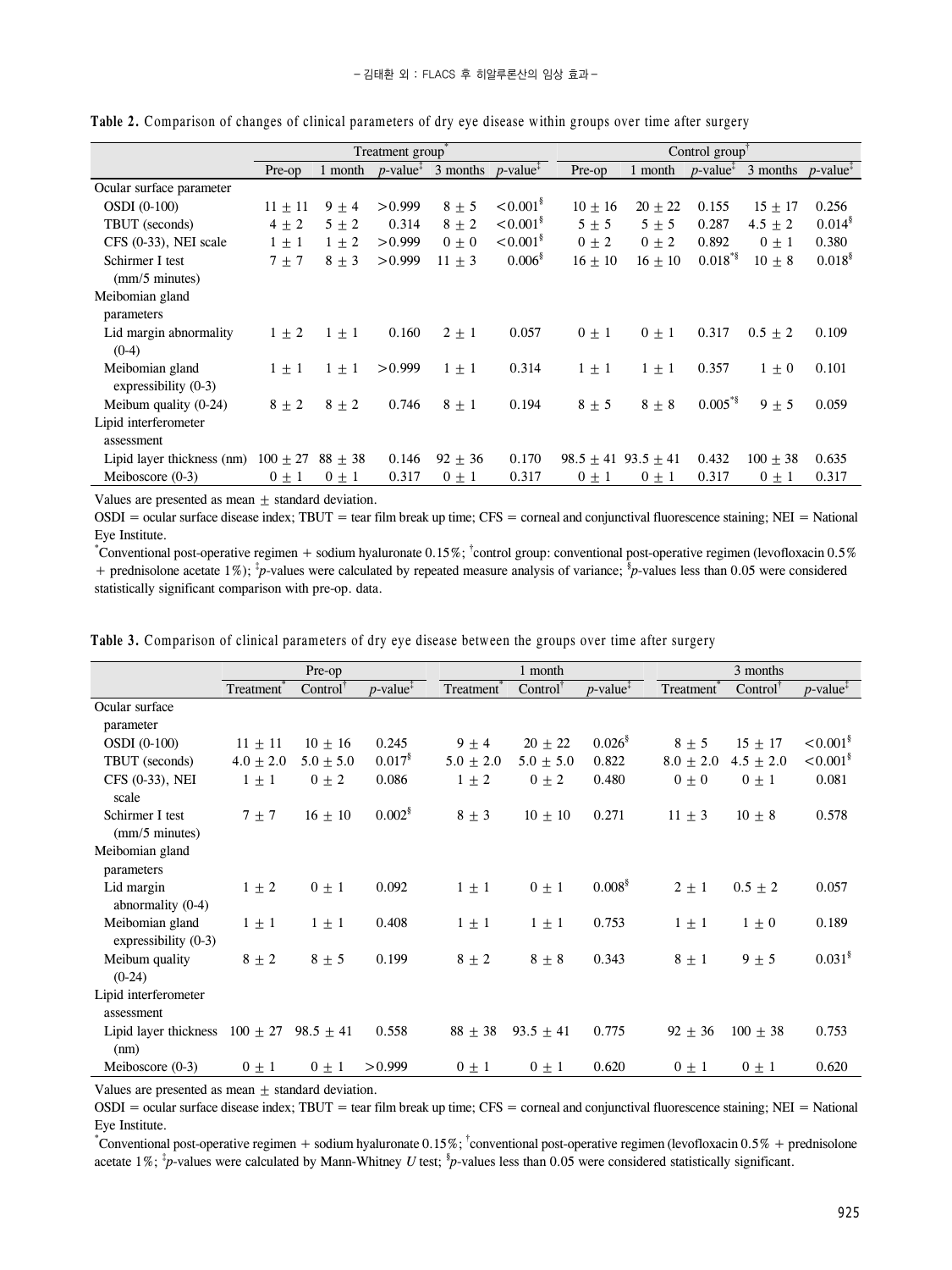산나트륨 점안액을 사용한 치료군에서 OSDI는 수술 전과 비교하여 3개월 후 유의한 감소를 보였다(*p*<0.001). TBUT 은 수술 전과 비교하여 수술 3개월 후 유의한 증가를 보였 으며(*p*<0.001), 각결막형광염색점수는 수술 3개월 후 유의 한 감소(*p*<0.001), 1형 쉬르머검사는 수술 3개월 후 유의한

군 간에 유의한 차이를 보이지 않았다. 수술 1주 및 1개월, 3개월 뒤의 최대교정시력을 측정하였으며, 두 집단 모두 수 술 전과 비교하여 수술 후 유의미한 최대교정시력의 호전 을 보였으며, 두 집단 간의 유의한 차이는 없었다(Table 1). 동일 집단 내 수술 전후의 변화를 확인한 결과, 히알루론



**Figure 1.** Changes in the tear film and ocular surface parameters after femtosecond laser-assisted cataract surgery. Treatment group is conventional post-operative regimen + sodium hyaluronate 0.15%. Control group is conventional post-operative regimen (levo floxacin 0.5% + prednisolone acetate 1%). OSDI = ocular surface disease index; TBUT = tear film break up time. \*Statistical significance ( $p < 0.05$ ) between treatment and control group.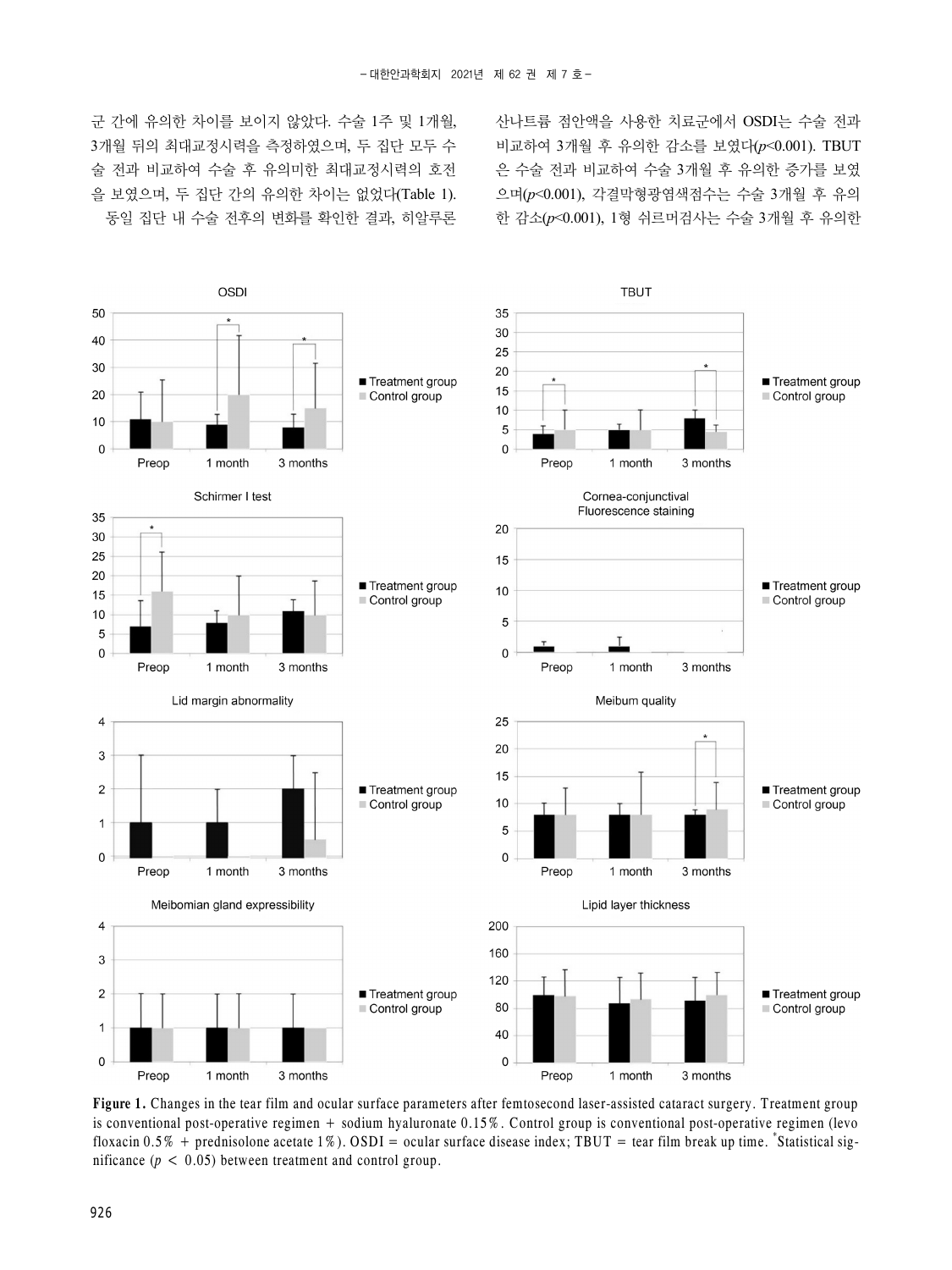증가가 확인되었다(*p*=0.006). 눈물지질층 두께는 수술 전과 비교하여 수술 후 1개월째 감소, 3개월째 다시 증가하는 양 상을 보였으나 통계적으로 유의하지는 않았다(*p*=0.146, *p*=0.170). 이외에 안검연 상태, 마이봄샘의 배출양상, 성상, 마이봄샘점수에 대해서는 수술 전후 통계적으로 유의한 변 화가 관찰되지 않았다. 히알루론산나트륨 점안액을 사용하 지 않은 대조군에서 TBUT은 수술 전과 비교하여 수술 후 3개월째 유의한 감소를 보였고(*p*=0.014), 1형 쉬르머검사는 수술 후 1, 3개월째 유의한 감소를 보였으며(*p*=0.018, *p*=0.018), 수술 후 1개월째 마이봄샘 성상의 악화가 관찰되었다(*p*=0.005). 이외의 건성안 지표에 대해서는 수술 전후 유의한 차이를 보이지 않았다. 눈물지질층 두께는 수술 전과 비교하여 수 술 후 1개월째 감소, 3개월째 다시 증가하는 양상을 보였으 나 통계적으로 유의하지는 않았다(*p*=0.432, *p*=0.635) (Table 2).

동일 시점 내 두 집단 간의 비교에서 수술 1개월 후 OSDI는 히알루론산나트륨 점안액을 사용한 치료군에서 9.0 ± 4.0점, 사용하지 않은 대조군에서 20.0 ± 22.0점으로 히알루론산나트륨 점안액을 사용한 치료군에서 유의하게 낮게 나타났으며(*p*=0.026), 이외의 건성안 지표에서는 두 집단 간 유의한 차이를 보이지 않았다. 수술 3개월 후 OSDI는 치료군에서 8.0 ± 5.0점, 대조군에서 15.0 ± 17.0점 으로 히알루론산나트륨 점안액을 사용한 치료군에서 유의 하게 낮게 나타났으며(*p*<0.001), TBUT은 치료군에서 8.0 ± 2.0초, 대조군에서 4.5 ± 2.0초로 치료군에서 유의하게 높 게 측정되었다(*p*<0.001). 이외의 건성안 지표에서는 두 집 단 간 유의한 차이를 보이지 않았다(Table 3, Fig. 1).

#### 고 찰

백내장수술 후 발생하는 건성안은 이미 많은 연구들을 통해 확인되었으며, 여러 연구에서 백내장수술 후에 OSDI 의 유의한 증가와 TBUT 및 눈물 분비량의 유의한 감소가 보고되었다. <sup>12</sup> 뿐만 아니라 최근에 보편적으로 사용되고 있 는 펨토초레이저를 이용한 백내장수술은 기존의 고식적 수 술 방법과 비교하여 수술 후 각결막염색지수가 유의하게 증가하였다고 보고되었다. 20,27

본 연구에서는 펨토초레이저를 이용한 백내장수술 전후 히알루론산나트륨 점안액을 사용하지 않은 대조군에서 수 술 후 1, 3개월째 유의한 기본 눈물분비량의 감소, 3개월째 TBUT의 감소를 보였으며, 이는 기존 고식적 방법의 백내 장수술에서와 마찬가지로 펨토초레이저를 이용한 백내장 수술 후 건성안 증상이 발생한 것을 의미한다. 반면 수술 후 히알루론산나트륨 점안액을 사용한 치료군에서는 수술 전과 비교하여 수술 후 3개월째 OSDI의 유의한 감소, TBUT의 증가, 각결막형광염색점수의 감소, 기본 눈물분비 량의 유의한 증가를 확인하였는데, 이는 기존 고식적 방법 의 백내장수술 후 발생한 건성안 치료에 효과가 있다고 보 고된 히알루론산나트륨 점안액이 펨토초레이저를 이용한 백내장수술에서 발생한 건성안 치료에도 효과적으로 작용 하는 것을 알 수 있다.

본 연구에서는 1형 쉬르머검사를 통한 기본 눈물분비량 평가에서 수술 후 치료군과 대조군 간의 유의한 차이를 보 이지 않았는데, 이는 수술 전 평가에서 대조군이 치료군보 다 유의하게 높은 눈물분비량을 보였기 때문에 두 집단 간 의 비교는 크게 의미를 가지지 못한다. 그러나 각각의 집단 에 대해서 히알루론산나트륨 점안액을 사용한 군에서는 수 술 전보다 수술 후 3개월째 유의한 기본 눈물분비량의 증 가, 사용하지 않은 군에서는 수술 후 1, 3개월째 유의한 기 본 눈물분비량의 감소를 확인할 수 있었다. 이러한 결과는 건성안 환자에서 히알루론산나트륨 점안액 사용 후 결막의 재상피화 촉진과 결막술잔세포 밀도 증가가 확인되었던 기 존의 연구<sup>28</sup>로 미루어 보아, 히알루론산 나트륨점안액이 눈 물 분비에 간접적으로 영향을 주었기 때문이라 생각해볼 수 있다.

본 연구에서는 치료군, 대조군 모두에서 수술 1개월째 눈 물지질층의 두께가 감소하다가, 3개월째 수술 전 수치로 회 복되는 것을 확인하였으며, 두 집단 간의 유의한 차이는 없 었다. 또한 마이봄점수는 집단 내에서 수술 전후 그리고 두 집단 간에 유의한 차이를 보이지 않았다. 마이봄점수는 안 검 안쪽의 소실된 마이봄샘의 영역 비율을 등급화하여 마 이봄샘의 구조적인 이상을 확인한 것으로, 본 연구 결과를 통해 백내장수술로 인한 마이봄샘의 구조적 손상은 크지 않은 것을 알 수 있다. 하지만 마이봄샘의 구조적 손상이 미미함에도 불구하고 수술 후 1개월째 눈물지질층의 두께 감소 및 마이봄샘 성상이 악화된 것으로 보아, 수술 후 마 이봄샘의 구조적 손상 없이 일시적인 마이봄샘의 기능적 저하가 나타났음을 생각해볼 수 있다. 이와 같이 마이봄샘 의 구조적 손상 없이 발생한 마이봄샘기능부전의 원인으로 는 개검기를 이용하여 눈꺼풀을 벌리는 과정에서 발생한 마이봄샘 배출구의 물리적 손상과 수술 후 발생하는 안구 표면의 염증성 변화로 인한 마이봄샘 배출구의 기능적 폐 쇄 등을 생각해 볼 수 있다. 그러나 본 연구에서 치료군과 대조군 모두에서 수술 후 마이봄샘기능저하 양상이 비슷한 것으로 보아 마이봄샘의 기능적 손상에 대한 히알루론산나 트륨의 효과는 적을 것으로 유추해볼 수 있다.

펨토초레이저를 이용한 백내장수술에서 기존의 백내장 수술과 비교하여 건성안을 유발할 수 있는 요인으로는 레 이저 조사 과정에 필요한 도킹(docking) 과정과 레이저를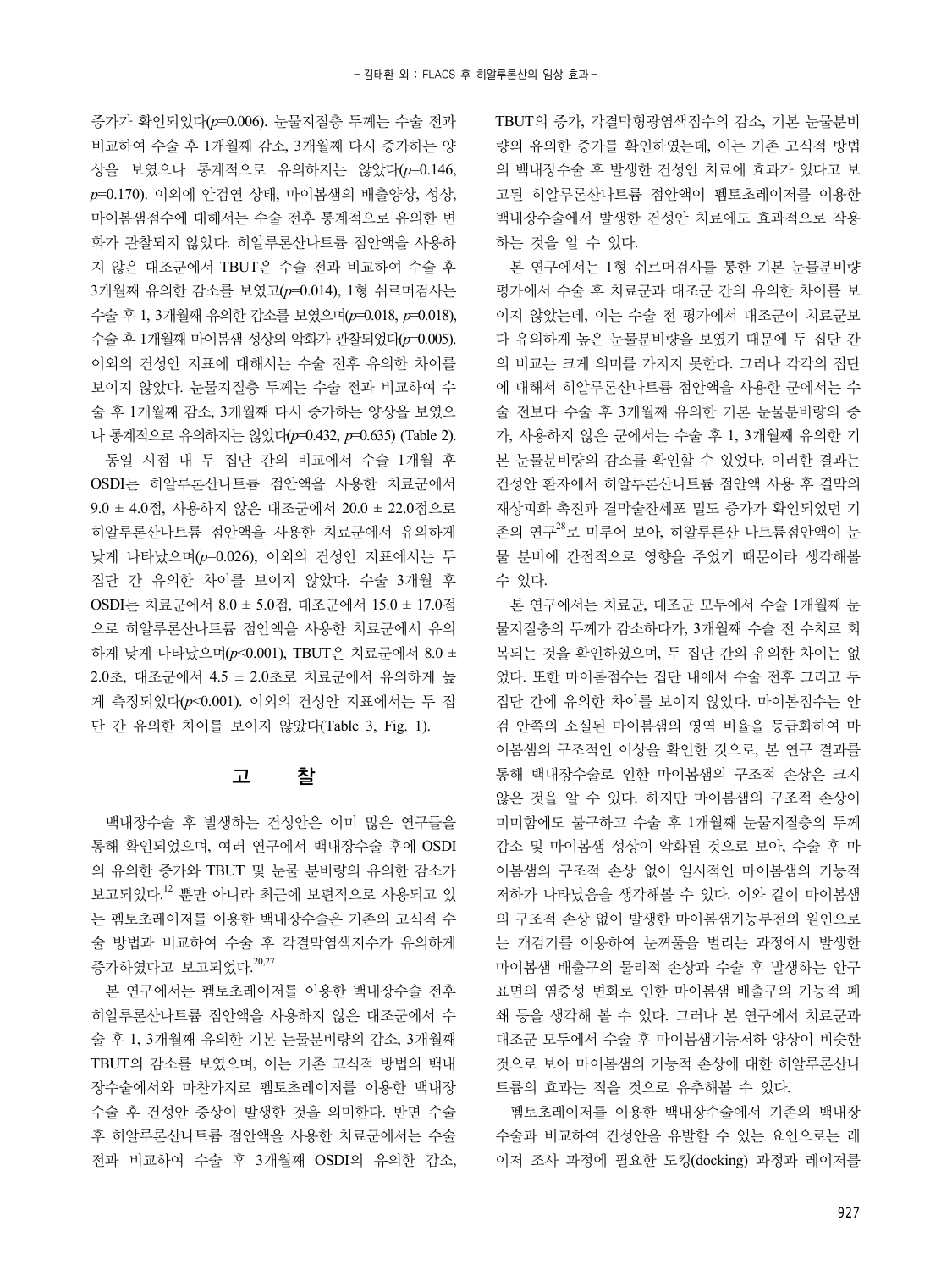이용한 각막절개 과정이 있다. 도킹 과정에서는 진공압력 (vacuum pressure)에 의해 기계의 흡인고리(suction ring)와 안구표면과 접촉하게 되는데, 이 과정에서 안구표면과 기 계의 단순한 물리적 접촉 뿐만 아니라 진공압력에 의한 일시 적 안압상승이 일어나게 되며, 기존 연구에 의하면 65 mmHg 까지 상승하며, 동물실험에서는 99 mmHg까지 증가한다고 보고되어 있다.<sup>29-31</sup> 이는 결국 접촉하는 안구표면 부위에 손상을 유발하며 이로 인해 고식적 방식의 백내장수술보다 수술 후 결막하출혈, 결막이완, 술잔세포의 밀도 감소, 각막 주름 등의 발생 가능성이 높아질 수 있다. 32,33 또한 펨토초 레이저를 이용한 백내장수술에서는 각막난시해소를 위해 각막의 궁상 절개(arcuate incision) 과정이 추가되는데 절개 깊이가 각막 기질층까지 해당하여 국소적인 각막신경의 손 상에 영향을 미칠 수 있다.<sup>34,35</sup>

히알루론산나트륨은 N-acetyl-glucosamine과 D-glucuronic acid가 결합된 이당류 단위가 반복된 선형 사슬 모양으로 반복된 뮤코다당류(mucopolysaccharide)로 건성안 치료에 널리 사용되고 있다. 이는 물과 결합하는 능력이 매우 뛰어 나, 안구 표면의 습윤성을 향상시켜 각막표면의 눈물층 안 정성을 증대시킨다고 알려져 있으며, 점탄성(viscoelastic) 특징을 가져 안구깜박임 또는 안구운동 시 윤활 역할을 하 여 눈꺼풀결막과 안구표면의 기계적 마찰에 의한 손상을 최소화시킬 수 있다. <sup>36</sup> 뿐만 아니라 각막 및 결막세포막에 서 발현되는 수용체막단백질 중 하나인 CD44에 결합하여 세포 부착(cell adhesion) 및 이동(motility)에 필요한 세포골 격 단백질의 활성을 유도하고, 세포 증식을 유도하여 상피 세포의 회복에 도움을 주어 안구표면장벽을 안정화시키는 데 도움을 줄 수 있다. 37-39

위에서 언급한 바와 같이 펨토초레이저를 이용한 백내장 수술에서는 도킹 과정 및 각막절개 과정에서 각막, 결막, 눈꺼풀을 포함한 안구표면에 영향을 주어 고식적 방식의 백내장수술에서보다 결막이완, 결막하출혈로 인한 안구 불 편감의 증가, 결막 술잔세포의 일시적 감소로 인한 눈물층 안정성의 저하, 레이저각막절개 과정에서 발생한 각막신경 손상으로 인한 기본 눈물 분비량의 감소가 더 호발할 수 있 다. 이에 히알루론산 나트륨 점안액을 사용함으로써 윤활 역할을 통한 안구 불편감의 해소, 결막 술잔세포 및 마이봄 샘의 일시적 기능저하가 나타나는 수술 초기에 이를 대신 하여 습윤성 특성을 이용하여 눈물층 안정성을 유지하는 데 있어 좋은 치료 효과를 줄 수 있을 것으로 생각해볼 수 있다.

본 연구의 제한점으로는 연구 대상 환자의 수가 적어 건 성안에 대한 다양한 변수를 분석하기에는 불충분한 점이 있고, 연구가 이중맹검법(double blind test)으로 진행되지 않았기 때문에 0.15% 히알루론산나트륨 점안액을 사용한 환자군에서 주관적 건성안 증상을 평가하는 데 있어 위약 효과(placebo effect)가 나타났을 가능성이 있다. 또한 각막 민감도(corneal sensitivity), 결막 술잔세포 밀도 변화 등과 같은 다른 건성안에 영향을 줄 수 있는 요인에 대해서는 확 인하지 못하였다.

본 연구에서는 펨토초레이저를 이용한 백내장수술 후 0.15% 무보존제 히알루론산나트륨 점안액을 사용하였을 때, 그렇지 않은 경우와 비교하여 건성안 발생의 측면에서 주관적 건성안의 정도, TBUT 및 마이봄샘 분비물 지표에 서 유의미하게 우수한 결과를 보이는 것을 확인할 수 있었 다. 이는 백내장수술 후 발생한 건성안으로 인한 안구 자체 의 증상에 대한 치료 뿐만 아니라 수술 후 환자가 경험할 수 있는 시각 관련 삶의 질의 향상에도 기여할 수 있을 것 으로 보인다.

#### **REFERENCES**

- 1) Resnikoff S, Pascolini D, Etya'ale D, et al. Global data on visual impairment in the year 2002. Bull World Health Organ 2004;82: 844-51.
- 2) Trattler WB, Majmudar PA, Donnenfeld ED, et al. The prospective health assessment of cataract patients' ocular surface (PHACO) study: the effect of dry eye. Clin Ophthalmol 2017;11:1423-30.
- 3) Kasetsuwan N, Satitpitakul V, Changul T, Jariyakosol S. Incidence and pattern of dry eye after cataract surgery. PLoS One 2013;8:e78657.
- 4) Oh T, Jung Y, Chang D, et al. Changes in the tear film and ocular surface after cataract surgery. Jpn J Ophthalmol 2012;56:113-8.
- 5) Cho YK, Kim MS. Dry eye after cataract surgery and associated intraoperative risk factors. Korean J Ophthalmol 2009;23:65-73.
- 6) Lyne A. Corneal sensitivity after surgery. Trans Ophthalmol Soc U K 1982;102 (pt 2):302-5.
- 7) Congdon NG, Schein OD, von Kulajta P, et al. Corneal complications associated with topical ophthalmic use of nonsteroidal antiinflammatory drugs. J Cataract Refract Surg 2001;27:622-31.
- 8) Moon H, Yoon JH, Hyun SH, Kim KH. Short-term influence of aspirating speculum use on dry eye after cataract surgery: a prospective study. Cornea 2014;33:373-5.
- 9) Denoyer A, Rabut G, Baudouin C. Tear film aberration dynamics and vision-related quality of life in patients with dry eye disease. Ophthalmology 2012;119:1811-8.
- 10) Albarrán C, Pons AM, Lorente A, et al. Influence of the tear film on optical quality of the eye. Cont Lens Anterior Eye 1997;20:129-35.
- 11) Li XM, Hu L, Hu J, Wang W. Investigation of dry eye disease and analysis of the pathogenic factors in patients after cataract surgery. Cornea 2007;26(9 Suppl 1):S16-20.
- 12) Xue W, Zhu MM, Zhu BJ, et al. Long-term impact of dry eye symptoms on vision-related quality of life after phacoemulsification surgery. Int Ophthalmol 2019;39:419-29.
- 13) Jee D, Park M, Lee HJ, et al. Comparison of treatment with preservative-free versus preserved sodium hyaluronate 0.1% and fluorometholone 0.1% eyedrops after cataract surgery in patients with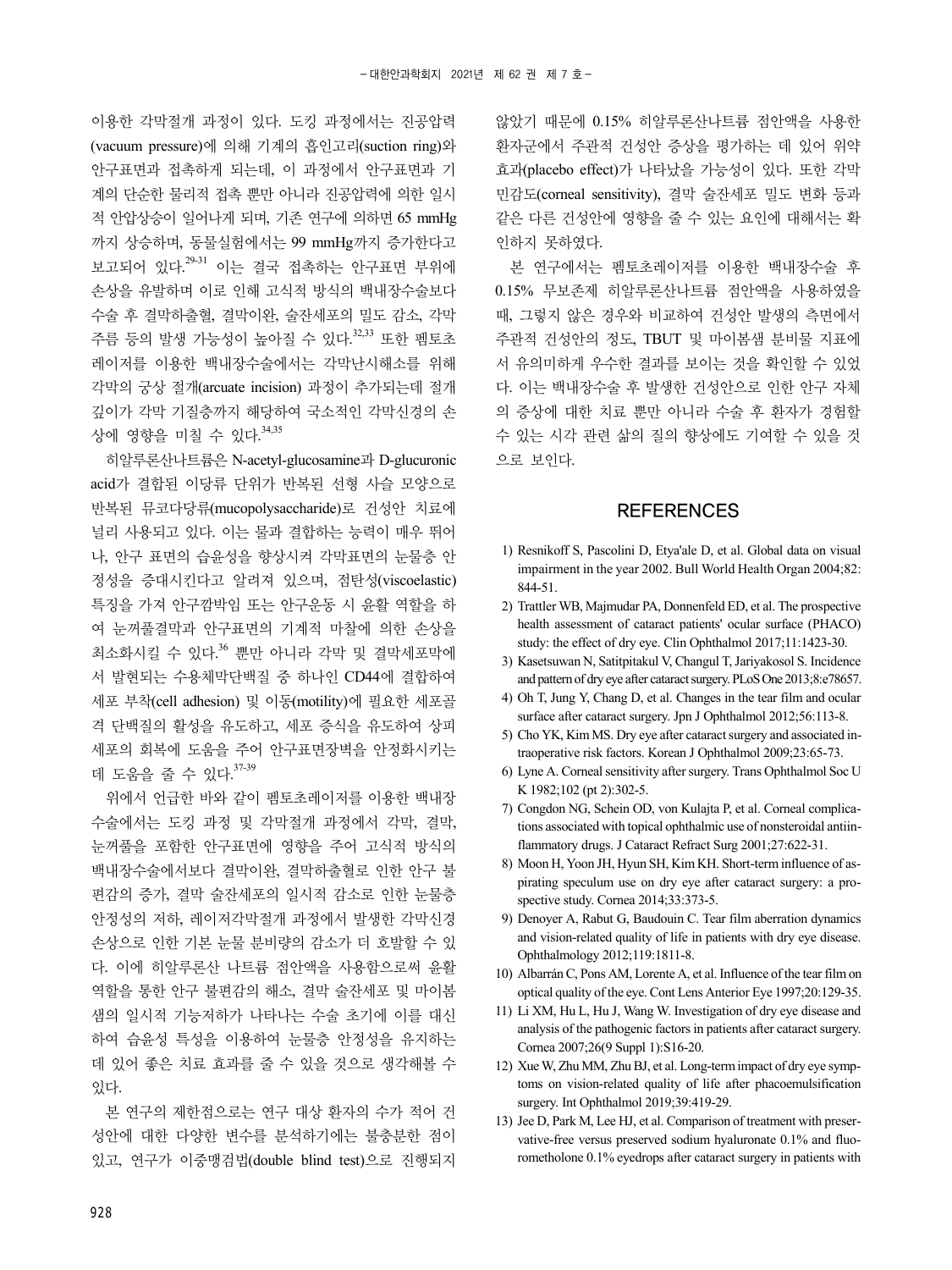preexisting dry-eye syndrome. J Cataract Refract Surg 2015;41: 756-63.

- 14) Mencucci R, Boccalini C, Caputo R, Favuzza E. Effect of a hyaluronic acid and carboxymethylcellulose ophthalmic solution on ocular comfort and tear-film instability after cataract surgery. J Cataract Refract Surg 2015;41:1699-704.
- 15) Yao K, Bao Y, Ye J, et al. Efficacy of 1% carboxymethylcellulose sodium for treating dry eye after phacoemulsification: results from a multicenter, open-label, randomized, controlled study. BMC Ophthalmol 2015;15:28.
- 16) Caretti L, La Gloria Valerio A, Piermarocchi R, et al. Efficacy of carbomer sodium hyaluronate trehalose vs hyaluronic acid to improve tear film instability and ocular surface discomfort after cataract surgery. Clin Ophthalmol 2019;13:1157-63.
- 17) Labiris G, Ntonti P, Sideroudi H, Kozobolis V. Impact of polyethylene glycol 400/propylene glycol/hydroxypropyl-guar and 0.1% sodium hyaluronate on postoperative discomfort following cataract extraction surgery: a comparative study. Eye Vis (Lond) 2017;4:13.
- 18) Ntonti P, Panagiotopoulou EK, Karastatiras G, et al. Impact of 0.1% sodium hyaluronate and 0.2% sodium hyaluronate artificial tears on postoperative discomfort following cataract extraction surgery: a comparative study. Eye Vis (Lond) 2019;6:6.
- 19) He L, Sheehy K, Culbertson W. Femtosecond laser-assisted cataract surgery. Curr Opin Ophthalmol 2011;22:43-52.
- 20) Ju RH, Chen Y, Chen HS, et al. Changes in ocular surface status and dry eye symptoms following femtosecond laser-assisted cataract surgery. Int J Ophthalmol 2019;12:1122-6.
- 21) Sutu C, Fukuoka H, Afshari NA. Mechanisms and management of dry eye in cataract surgery patients. Curr Opin Ophthalmol 2016; 27:24-30.
- 22) Asena BS, Kaskaloglu M. Laser-assisted cataract surgery: soft lens assisted interface (SoftFit) versus direct contact interface. Eur J Ophthalmol 2016;26:242-7.
- 23) Lemp MA. Report of the national eye institute/industry workshop on clinical trials in dry eyes. CLAO J 1995;21:221-32.
- 24) Schiffman RM, Christianson MD, Jacobsen G, et al. Reliability and validity of the ocular surface disease index. Arch Ophthalmol 2000;118:615-21.
- 25) Arita R, Itoh K, Inoue K, Amano S. Noncontact infrared meibog-

raphy to document age-related changes of the meibomian glands in a normal population. Ophthalmology 2008;115:911-5.

- 26) Nichols KK, Foulks GN, Bron AJ, et al. The international workshop on meibomian gland dysfunction: executive summary. Invest Ophthalmol Vis Sci 2011;52:1922-9.
- 27) Yu Y, Hua H, Wu M, et al. Evaluation of dry eye after femtosecond laser-assisted cataract surgery. J Cataract Refract Surg 2015;41: 2614-23.
- 28) Li Y, Cui L, Lee HS, at al. Comparison of 0.3% hypotonic and isotonic sodium hyaluronate eye drops in the treatment of experimental dry eye. Curr Eye Res 2017;42:1108-14.
- 29) Wu BM, Williams GP, Tan A, Mehta JS. A comparison of different operating systems for femtosecond lasers in cataract surgery. J Ophthalmol 2015;2015:616478.
- 30) Ecsedy M, Miháltz K, Kovács I, et al. Effect of femtosecond laser cataract surgery on the macula. J Refract Surg 2011;27:717-22.
- 31) Bissen-Miyajima H, Suzuki S, Ohashi Y, Minami K. Experimental observation of intraocular pressure changes during microkeratome suctioning in laser in situ keratomileusis. J Cataract Refract Surg 2005;31:590-4.
- 32) Salomão MQ, Ambrósio R Jr, Wilson SE. Dry eye associated with laser in situ keratomileusis: mechanical microkeratome versus femtosecond laser. J Cataract Refract Surg 2009;35:1756-60.
- 33) Rodriguez-Prats JL, Hamdi IM, Rodriguez AE, et al. Effect of suction ring application during LASIK on goblet cell density. J Refract Surg 2007;23:559-62.
- 34) Müller LJ, Vrensen GF, Pels L, et al. Architecture of human corneal nerves. Invest Ophthalmol Vis Sci 1997;38:985-94.
- 35) Shaheen BS, Bakir M, Jain S. Corneal nerves in health and disease. Surv Ophthalmol 2014;59:263-85.
- 36) Nakamura M, Hikida M, Nakano T, et al. Characterization of water retentive properties of hyaluronan. Cornea 1993;12:433-6.
- 37) Baudouin F, Brignole F, Dupas B, et al. Reduction in keratitis and CD44 expression in dry-eye patients treated with a unique 0.18% sodium hyaluronate solution. Invest Ophthalmol Vis Sci 2001;42: S32.
- 38) Nishida T, Nakamura M, Mishima H, Otori T. Hyaluronan stimulates corneal epithelial migration. Exp Eye Res 1991;53:753-8.
- 39) Inoue M, Katakami C. The effect of hyaluronic acid on corneal epithelial cell proliferation. Invest Ophthalmol Vis Sci 1993;34:2313-5.